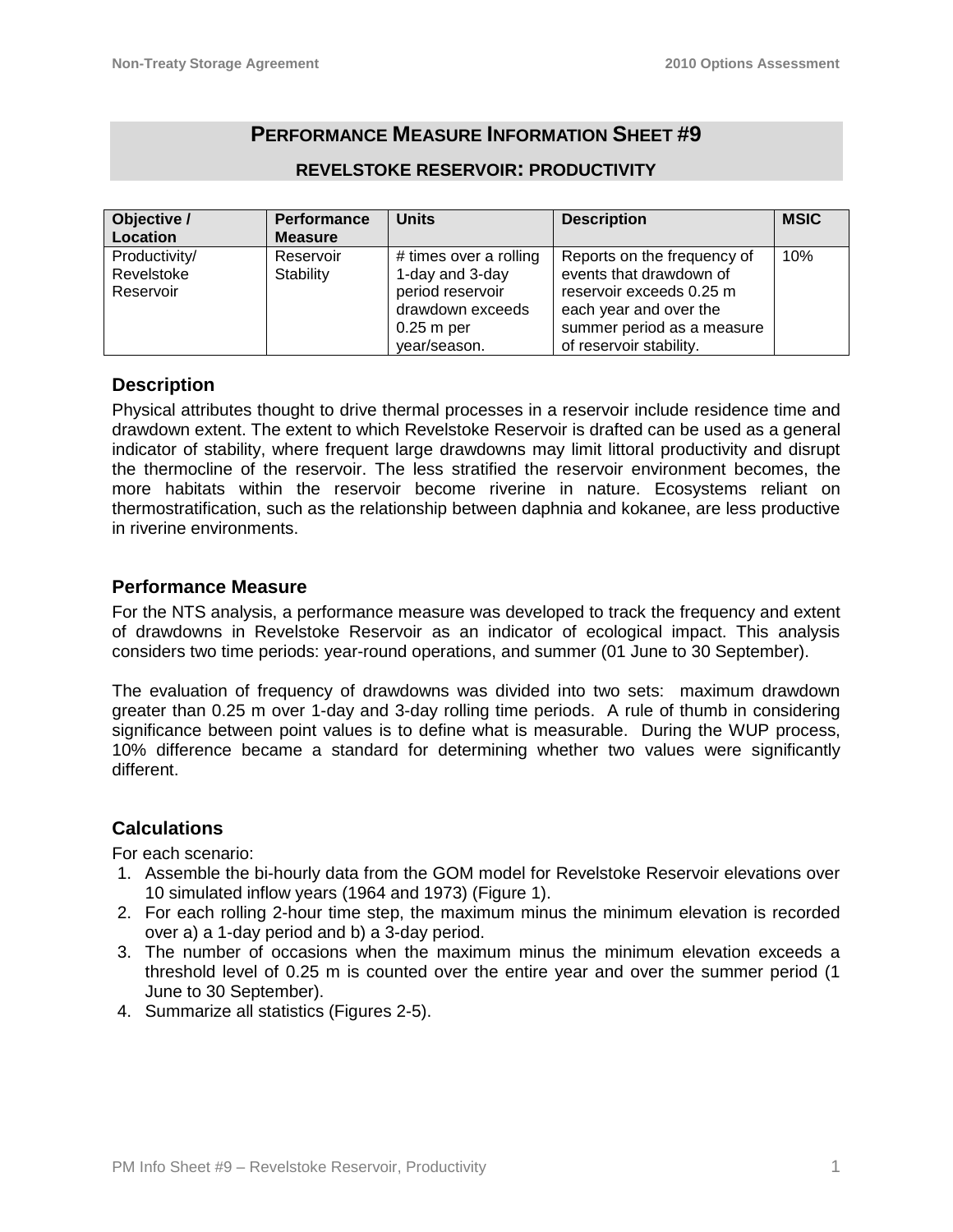

**Figure 1. GOM Simulated Revelstoke Reservoir elevations. Median over 10 years**

# **Key Assumptions and Limitations**

- Each scenario is simulated using the same set of system constraints, input assumptions (e.g., load forecasts) and historic basin inflows (1964 – 1973).
- The analysis was conducted under the premise that the physical impacts on the reservoir will drive any changes to temperature conditions in the reservoir. It is unclear what level of influence is possible through operations, but it is possible to compare the data to subjectively assess relative differences across the four NTS scenarios.
- This analysis is not intended to quantify the impacts of the scenarios in terms of fisheries or aquatic productivity impacts.

# **Results**

When considering the median statistics, Scenario B (3.0 MAF) performs worse (i.e., draws Revelstoke Reservoir down beyond 0.25 cm more often over a 1-day and 3-day period) than Scenario D. On average, there are only marginal differences across the scenarios. This holds true for both the entire year and summer simulation periods.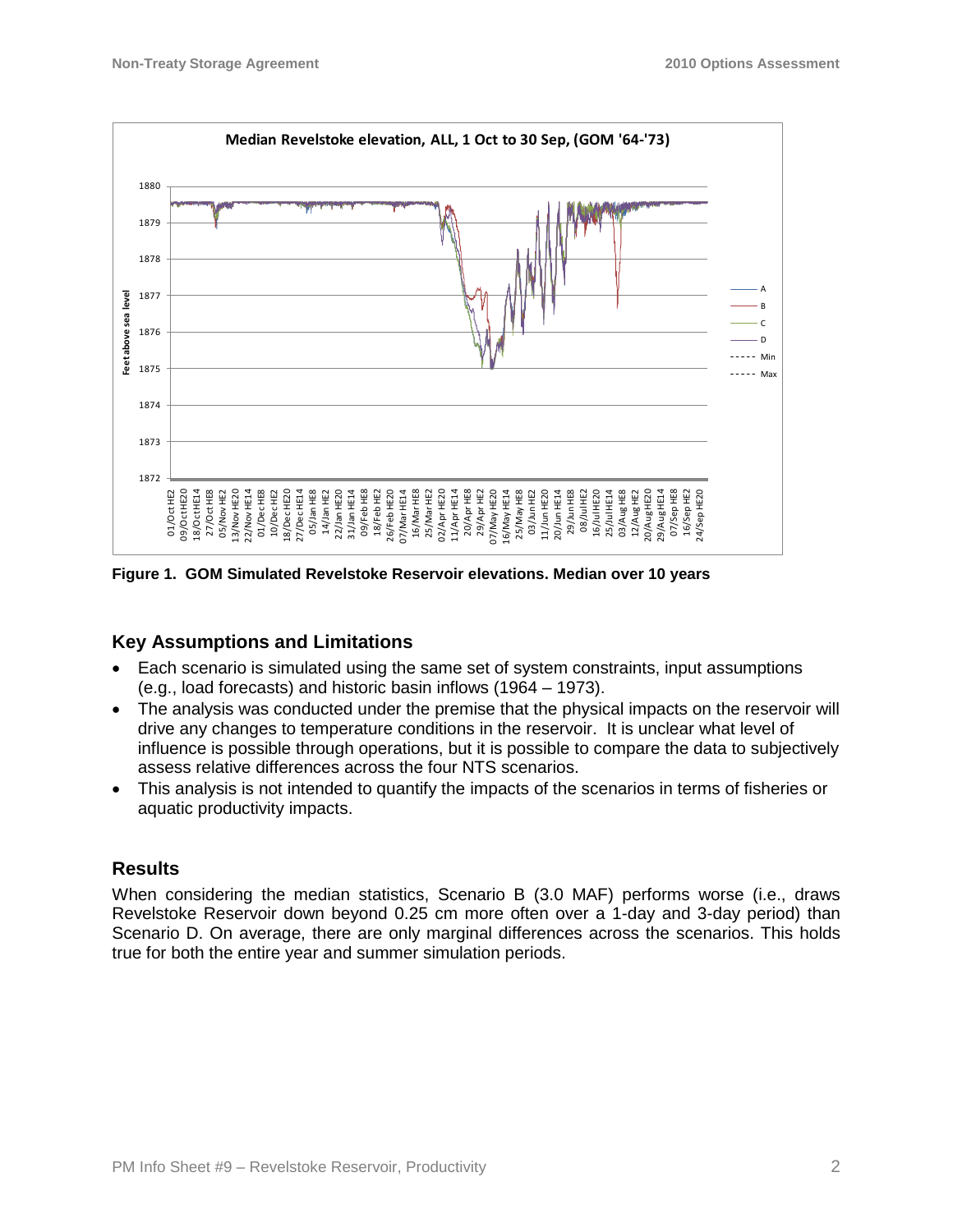#### **Figure 2. Revelstoke Reservoir Stability (Productivity) – 1-day All Year – GOM Results for all NTS scenarios.** Red-shaded results carried forward into Consequence Table



**Figure 3. Revelstoke Reservoir Stability (Productivity) – 1-day Summer – GOM Results for all NTS scenarios**



**Figure 4. Revelstoke Reservoir Stability (Productivity) – 3-day All Year – GOM Results for all NTS scenarios**